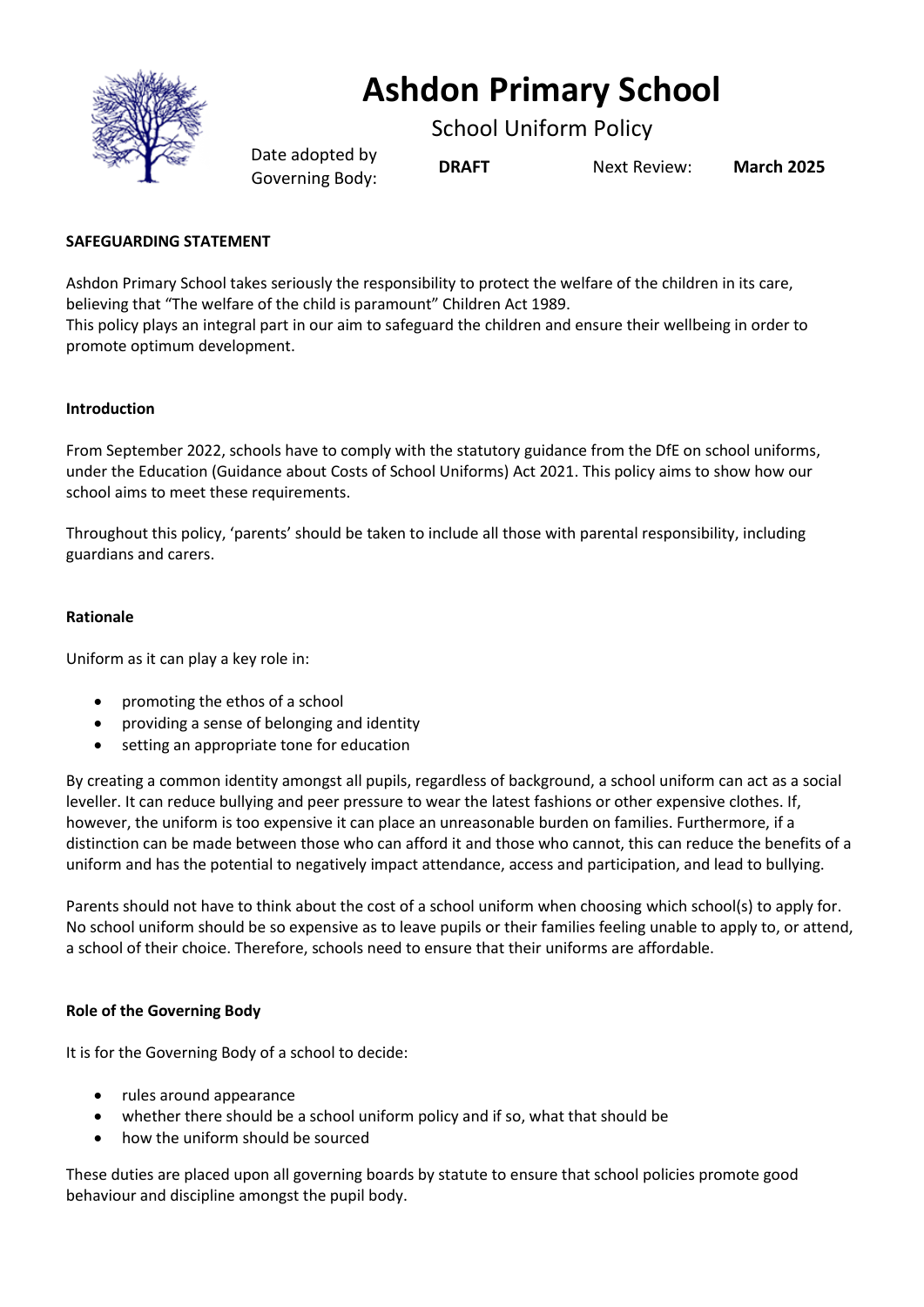#### **Factors**

The following factors have been considered when determining the school's uniform policy:

- Assessing the overall cost implications, e.g., when a child may grow out of an item quickly or where spare items are likely to be needed.
- Assess the impact uniform variations can have can have on total costs and the ability of parents to pass items down between siblings. Therefore, the Governing Body has decided there are not separate requirements for specific year groups or houses/teams when attending our school.
- Avoid frequent changes and show how any change in uniform specifications secures the best value for money or why the change is required.
- Minimise any financial impact of any change on parents (such as allowing pupils to continue to wear the old uniform for a reasonable period).
- Consider how costs affect different groups of pupils, especially children who belong to groups with a particular protected characteristic, e.g., disadvantaged.
- Engage with parents and pupils when developing the uniform policy. The school will share a draft version of this policy for parental feedback which will be shared with the Governing Body.
- Avoid needing additional uniform for extra-curricular activities. This may involve but is not limited to, extra-curricular activities such as sport, music, or drama. This does not preclude schools from having a standard PE kit for PE lessons.
- Engage with uniform suppliers to ensure that they get the best value for money on their proposed uniform. For instance, a supplier may be able to provide standard style items cheaper than more intricate and unique designs.

## **Branded items**

Cost and value for money for parents should be the most important consideration for the Governing Body when considering how school uniforms should be sourced. Parents should be able to purchase generic items of uniform from a range of retailers, e.g., supermarkets, giving them choice and value for money. The Governing Body will ensure a written contract is in place with their supplier for these items.

The Governing Body currently has a contract with Price and Buckland to supply the following branded items. However, all of these items are optional and equivalent generic items can be purchased by parents that would still meet our uniform dress code:

- Sweatshirt V Neck Acrylic
- Cardigan Acrylic
- Polo Shirt
- Waterproof Polarfleece
- Showerproof Fleece
- Sports/PE Hoodie
- Sports Polo Shirt
- PE Bag
- Book Bag

Further details can be found at<https://www.pbuniform-online.co.uk/ashdon>

Our Governing Body will ensure that suppliers continue to provide good value for money throughout the duration of the contract. Any contract we have for school uniform will be retendered at least every 5 years. When reviewing this policy, it does not necessarily have to result in changes being made to the contractor supplying branded items.

## **Second-hand uniforms**

A selection of second-hand uniform garments are available at our school. Parents who are interested in seeing our current stock, should enquire directly at our school office. All profits made from sales of second-hand uniform go directly to the school.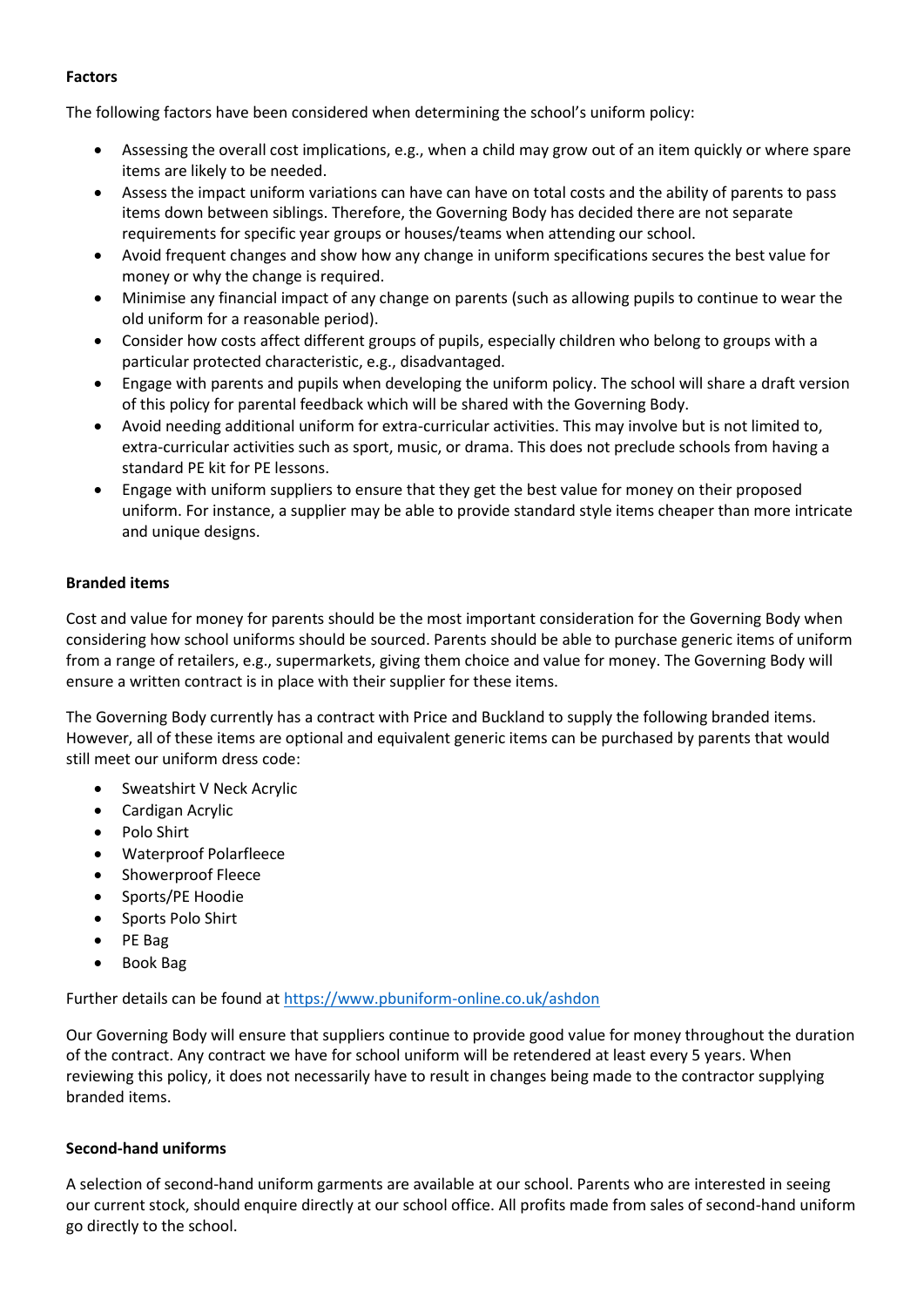#### **Uniform dress code**

The following table outlines the dress code we ask children to adhere to, as outlined in our School Prospectus. Whilst some of these items could be branded, all can be sourced as generic items from a range of retailers.

| <b>Trousers/skirts/tunics:</b>     | Grey or navy.                                                                                                                                                                                            |
|------------------------------------|----------------------------------------------------------------------------------------------------------------------------------------------------------------------------------------------------------|
| <b>Polo shirts:</b>                | Pale blue.                                                                                                                                                                                               |
| Sweatshirts/jumpers/<br>cardigans: | Navy blue.                                                                                                                                                                                               |
| Socks/tights:                      | Plain navy / white.                                                                                                                                                                                      |
| Shoes:                             | Dark, plain sensible flat-soled shoes should be worn in school. Platform shoes, open-toed<br>sandals and backless shoes are not suitable or practical for school use.                                    |
| <b>Summer dresses</b>              | Pale blue checked school dresses.                                                                                                                                                                        |
| Hats:                              | A named sun hat should be kept at school during the summer months.                                                                                                                                       |
| <b>PE</b>                          | Logo sport polo or pale blue polo; navy or black shorts/skirt; black plimsolls / black training<br>shoes. Navy blue sport/PE hoodie.                                                                     |
| <b>Swimming</b>                    | Children in Years 3 & 4 attending swimming lessons will require a swimsuit (girls) or swimming<br>trunks (boys) plus swimming hat. The pool will not allow boys wearing long swimming shorts to<br>swim. |

## **Other support with the cost of school uniforms**

Our school runs a scheme to help reduce the cost of the branded items for families whose financial status has meant they have triggered Pupil Premium funding for the school. This scheme offers to contribute up to £50 towards each eligible child's branded uniform costs per academic year. For further details of this scheme, please speak to the school office.

#### **Religion or beliefs**

Some religions and beliefs require their adherents to conform to a particular dress code or to otherwise outwardly manifest their belief. This could include wearing or carrying specific religious artefacts, not cutting their hair, dressing modestly, or covering their head. Pupils have the right to manifest a religion or belief, but not necessarily at all times, places or in a particular manner.

Where a school has good reason for restricting an individual's freedoms, for example, the promotion of cohesion and good order in the school, or genuine health and safety or security considerations, the restriction of an individual's rights to manifest their religion or belief may be justified.

Our school is sensitive to the needs of different cultures, races and religions and will act reasonably in accommodating these needs, without compromising important school policies, such as school safety or discipline. It should be possible for most religious requirements to be met within a school uniform policy and our Governing Body will act reasonably through consultation and dialogue in accommodating these.